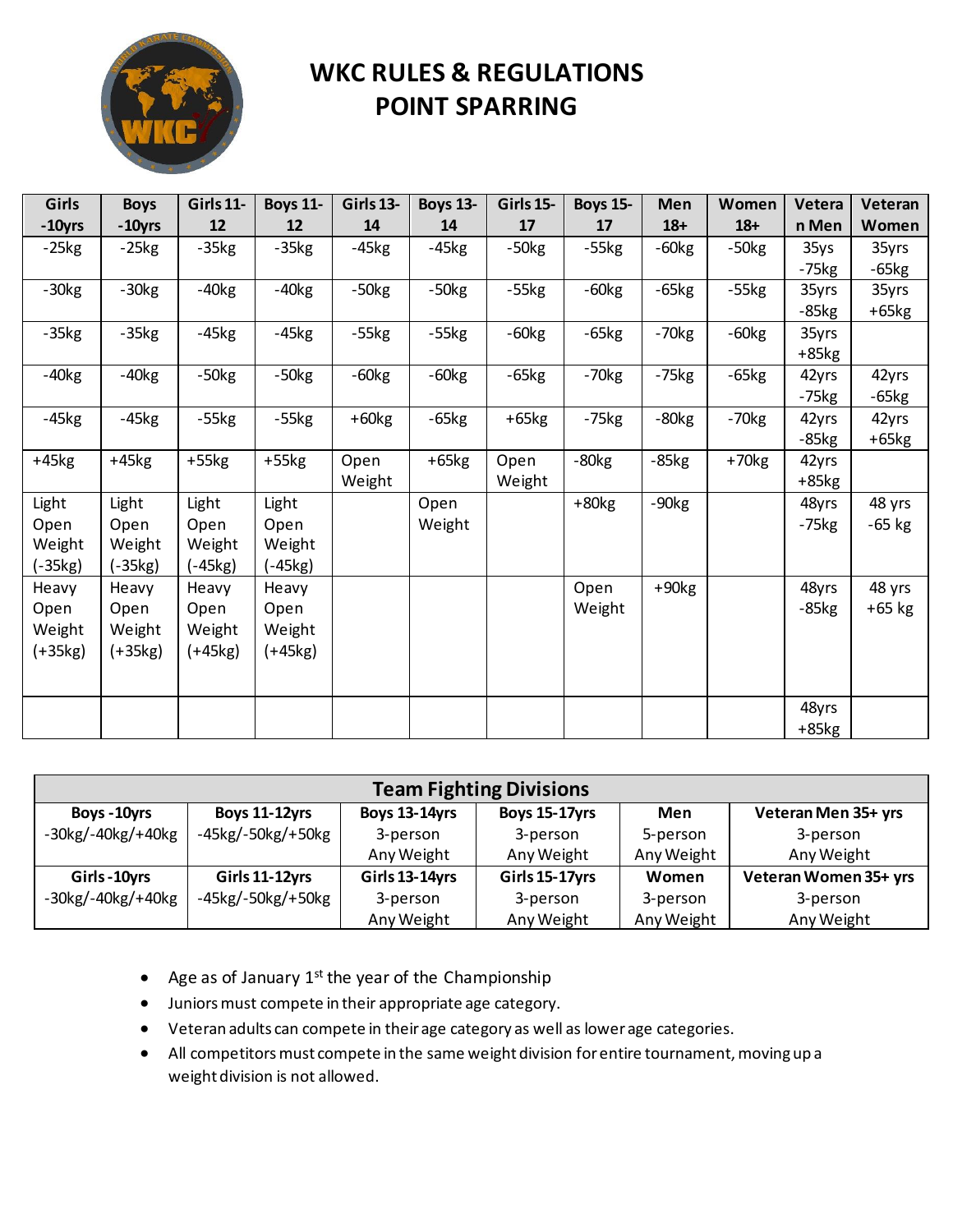#### **1. Fighting Area**

a) The fighting area has to be square. Each side must be 8m in length (8 x 8) maximum or (7 x 7) minimum.

b) Around the fighting area, a safety zone of two metres has to be kept clear, only referee tables are allowed to be placed within this safety zone. The zone can be marked. No spectators are allowed to be within that zone.

c) The Timekeeper and Scorekeeper are located at the referee-table facing the Head Referee.

d) In case there is only one fighting area, sufficient space for the medics and/or emergency personnel has to be provided at the referee-table.

e) The referee-table must be equipped with the following items: The draw sheets, score displays, stop watch, bean bag, paper and pencils.

- **2. Rounds:** In point fighting, all elimination fights are one round lasting two minutes. The gold medal final match is two rounds of two minutes.
- 3. **Two-Point Victory Rule:** If at the end of regulation time the match is tied or if one fighter is only ahead by one point, the match continues until one fighter achieves a two-point lead.
- 4. **Mercy Rule:**If one fighter attains a lead of 10 points during the elimination, he is instantly declared the winner. In the gold medal match the mercy rule is 15-point spread.
- 5. **The Competitor:** The competitor must be dressed in a clean and appropriate National Team uniform. The competitor should be wearing a clean t-shirt with long pants. The pants must reach the feet and be open on the bottom. There should be no zip fasteners, pockets or buttons. Traditional karate Gi or Tae Kwon Do uniforms (Dobok) must be worn. Competitors cannot wear any metal objects that may cause injuries to the opponent. Piercings, chains, watches or earrings are not allowed. Eyeglasses are forbidden; soft contact lenses are allowed at the competitor's own risk. Competitors may wear badges of their respective clubs, associations or sponsors. Names and slogans are permitted as long as they do not offend public decency. Headbands, hairnets and scarves are not allowed since they may slip. Long hair must be fastened by an elastic band.
- 6. **Competitor Equipment:** The equipment must include: helmet, elbow pads, mouth guard (gum shield), open hand gloves (foam gloves) that must have the fingers and thumbs enclosed, safety kicks, groin protector that must be worn under clothes (men and women), shin guards that must be worn under clothes, breast protector for female juniors, adults and veterans. No face shields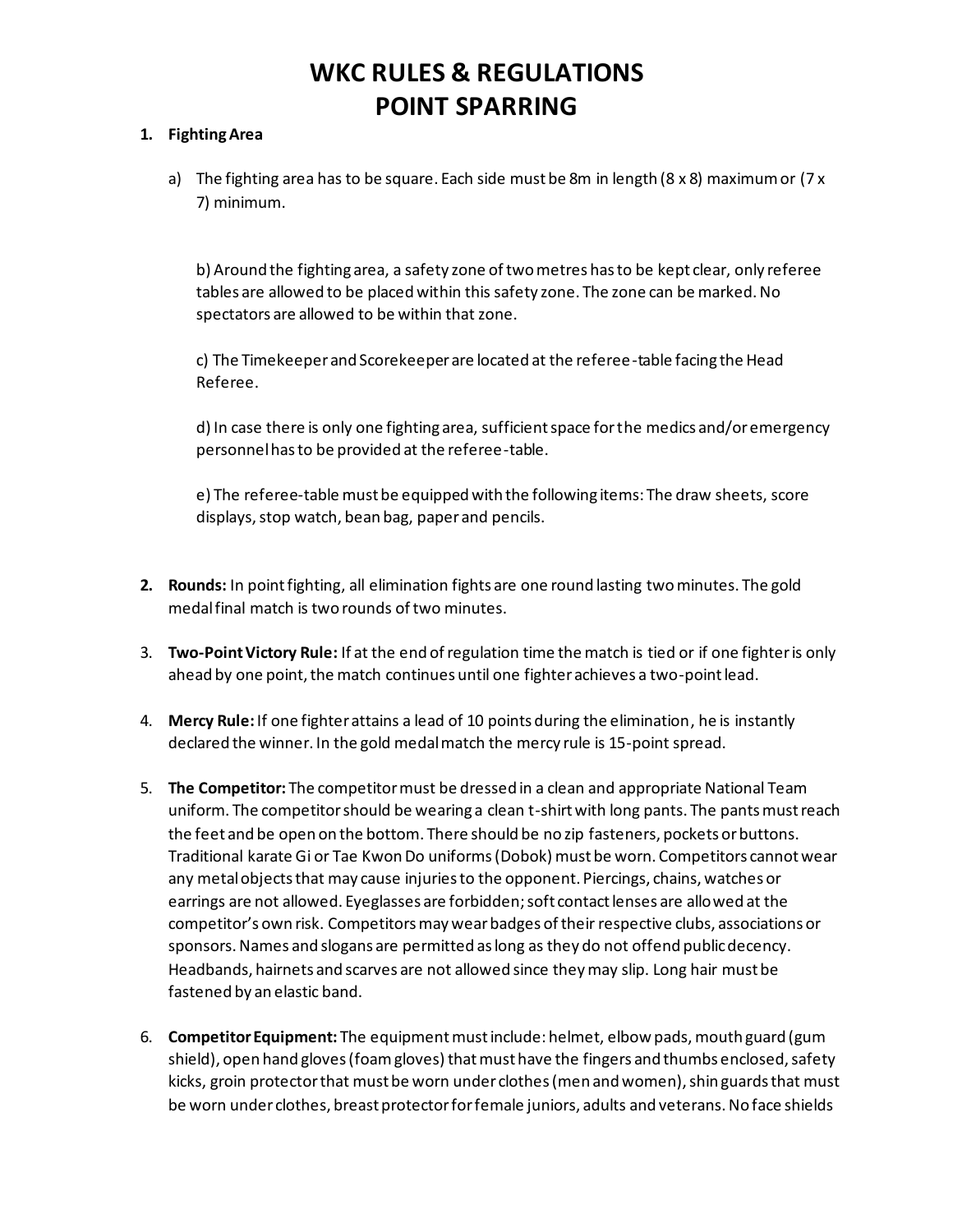are allowed. Competitors may additionally wear: hand bandages, maximum length of 3.5 metres (though no tape on the first or knuckles), elbow and knee protectors, breast protector for female kids is recommended. Safety goggles are permitted for competitors who need prescription eye wear.

- 7. **Scoring Area:** Front, back, side and top of the head. Front and side of the body. Sweeps below mid calves. Every action must be controlled and well-timed. In the event of a downed opponent, the other competitor is allowed three seconds to score by punching. No kicks are allowed. The centre referee will count to three in his head before calling stop.
- 8. **Prohibited Actions:** Sweep and kick to knee and thigh (low kick). Kick and punch to the groin. Kick and punch to the back of the body. Scratching, biting, spitting, verbal attacks to the referees or opponent. Kick and punch after stop called. Uncontrolled actions. Leaving the fighting area or falling down to waste time. It is not usual to stop the time to give points, but the referee will stop time to give a warning or minus-point. Only one coach is allowed and he/she is to stay seated. If the coach feels there has been an infringement of the rules, he may indicate to the centre referee using the sign "T" for time. At no time may the coach enter the fighting area. The referee may give a penalty point. In each fighting area, the referee acts as the "ring inspector." He is responsible that on his fighting area all WKC rules will be correctly applied.
- 9. **Permitted Techniques:**Jab and reverse punch, back fist, ridge hand, front kick, side kick, spinning back kick, roundhouse kick, hook kick, crescent kick, axe kick, sweeps below calf. Any jump-kick. All techniques must display control, balance and focus.
- 10. **Illegal Techniques:** Spinning back fist, elbow strikes, throws, pushing with arms, low kicks, knees, head butts, using any kick or technique that requires one hand to touch the floor.
- 11. **Points:** The correct definition of a point is, "When a legal technique hits a legal target area." Also, the competitor scoring must remain on their feet. The technique must be completed in order to score, it doesn't count if the competitoris thrown or pushed to the floor. Every clean and well-controlled technique to a permitted target area and executed with light contact scores as follows (according to the degree of difficulty).
	- All punches to head or body: 1 point
	- Foot sweep: 1 point (a competitor is swept if any body part other than their feet touch the floor and your balance is broken after an opponent's attack. A follow-up kick to an opponent on the ground is not allowed, only a punch).
	- Sweep and punch follow-up: 2 points
	- Kick to the body: 1 point
	- Kick to the head: 2 points
	- Jump kick to the body: 2 points
	- Jump kick to the head: 3 points